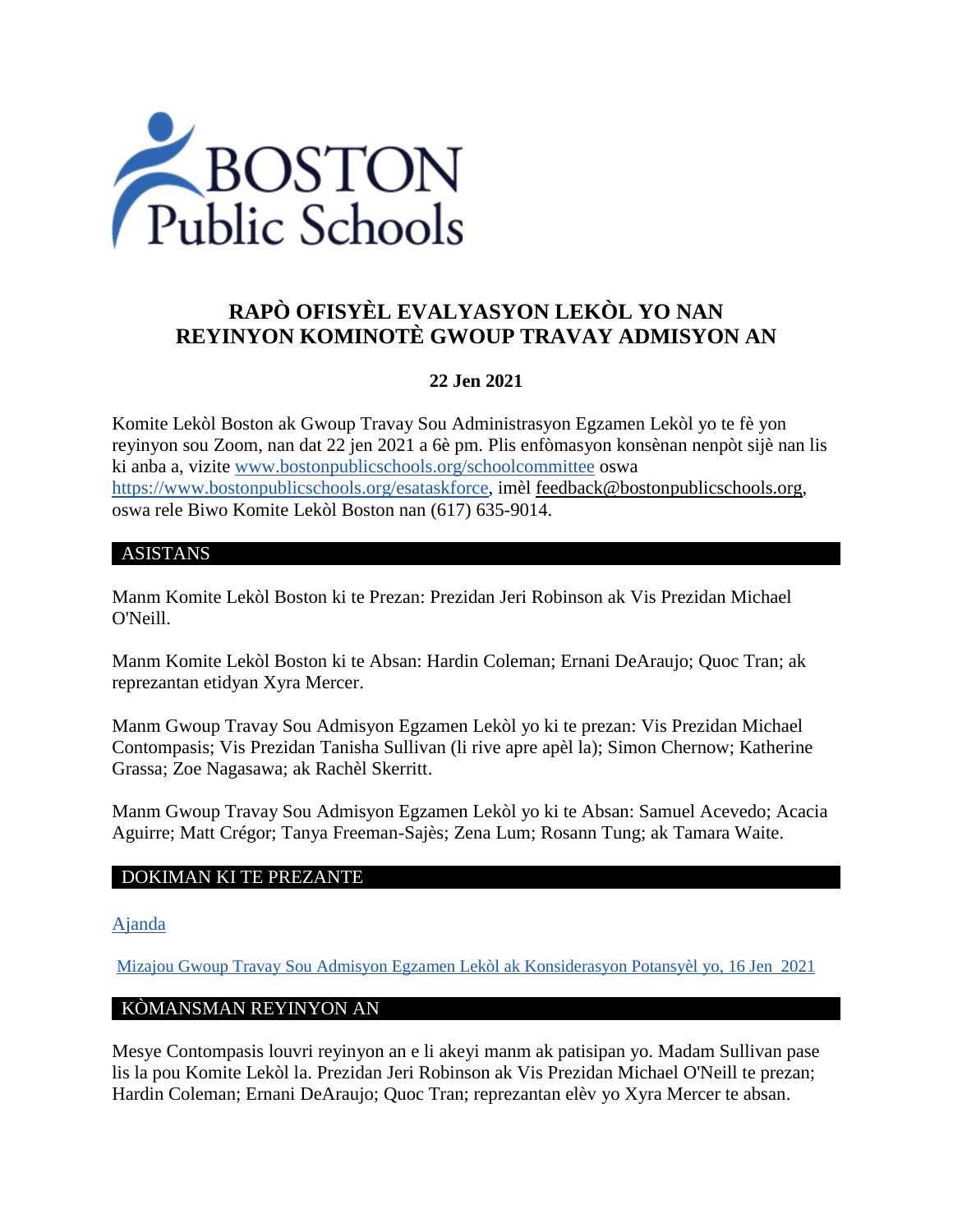#### **Sesyon Ekout Adistans (Zoom) Komite Lekòl Boston ak Gwoup Travay Admisyon Egzamen Lekòl yo** *22 Jen 2021*

Madam Parvex te pase lis la pou Gwoup Travay Admisyon Egzamen Lekòl yo. Vis Prezidan Michael Contompasis; Simon Chernow; Katherine Grassa; Zoe Nagasawa; ak Rachel Skerritt te prezan. Vis Prezidan Tanisha Sullivan te rive apre reyinyon te kòmanse. Samuel Acevedo; Acacia Aguirre; Matt Cregor; Tanya Freeman-Sajès; Zena Lum; Rosann Tung; ak Tamara Waite te absan.

Mesye Contompasis te anonse sèvis entèpretasyon similtane disponib nan lang Espanyòl, Kreyòl Ayisyen, Kapvèdyen, Vyetnamyen, Kantonè, Mandaren, Pòtigè, Somalyen, Arab, ak Lang siy Ameriken (ASL); entèprèt yo prezante tèt yo epi yo bay enstriksyon nan lang natif natal yo sou fason pou jwenn aksè nan entèpretasyon similtane lè yo chanje chanèl Zoom lan.

Madam Robinson te remèsye gwoup la pou travay yo. Li ankouraje moun yo pou yo li mizajou ki genyen nan domèn potansyèl pou konsiderasyon Gwoup Travay la te prezante bay Komite Lekòl la nan dat 16 jen. Gwoup Travay la pral prezante rekòmandasyon final li bay Komite Lekòl la nan dat 30 jen. Komite a pral vote sou politik admisyon lekòl la pou egzamen final yo k ap fèt an Jiyè. Li te mande moun ki gen pou pale yo pou yo fè sa ak respè.

## KÒMANTÈ JENERAL PIBLIK LA

- Armando Martinez, ansyen elèv Boston Latin Academy, rezidan Mattapan, te pale kont Advanced Work Class (AWC) epi li pa t dakò pou yo itilize yon tès kòm yon pati pou admisyon nan lekòl yo.
- Mary Battenfeld, Kalite Edikasyon Pou Chak Elèv (QUEST), rezidan Jamaica Plain, te pale kont itilizasyon tès kòm yon pati nan admisyon lekòl yo.
- Patricia Kinsella, ansyen paran ak edikatè BPS, rezidan Northfield, te pale kont itilizasyon nòt MCAS kòm yon pati nan egzamen admisyon nan lekòl yo.
- Marie Mercurio, paran, Boston Latin School (BLS) ak Curley K-8 School, te pale an favè itilizasyon yon egzamen kòm yon pati nan admisyon lekòl yo.
- Annie Spitz, paran, rezidan Roslindale, te pale an favè sijè pou asire pwosesis egzamen admisyon nan lekòl la yon fason pou sa ka ekitab pou tout elèv yo.
- Sara Adaire, rezidan Sid Boston, paran, te pale an favè sijè pou itilize yon egzamen kòm yon pati nan admisyon lekòl yo.
- Christine Langhoff, rezidan Dorchester, ansyen paran BPS, te pale sou enpòtans resous ki ekitab e li te sijere pou tabli yon limit pou kalifikasyon egzamen lekòl yo.
- Micaiah Brown, paran Boston Latin School, te pale kont itilizasyon MCAS kòm yon pati nan kritè pou egzamen antre lekòl la.
- Christine Jiang, rezidan West Roxbury, paran, te pale konsènan enpòtans pou toujou gen yon egzamen pou antre.
- Suzanne Elsasser, paran gradye BLS, rezidan Brighton, te pale konsènan kritè admisyon potansyèl yo.